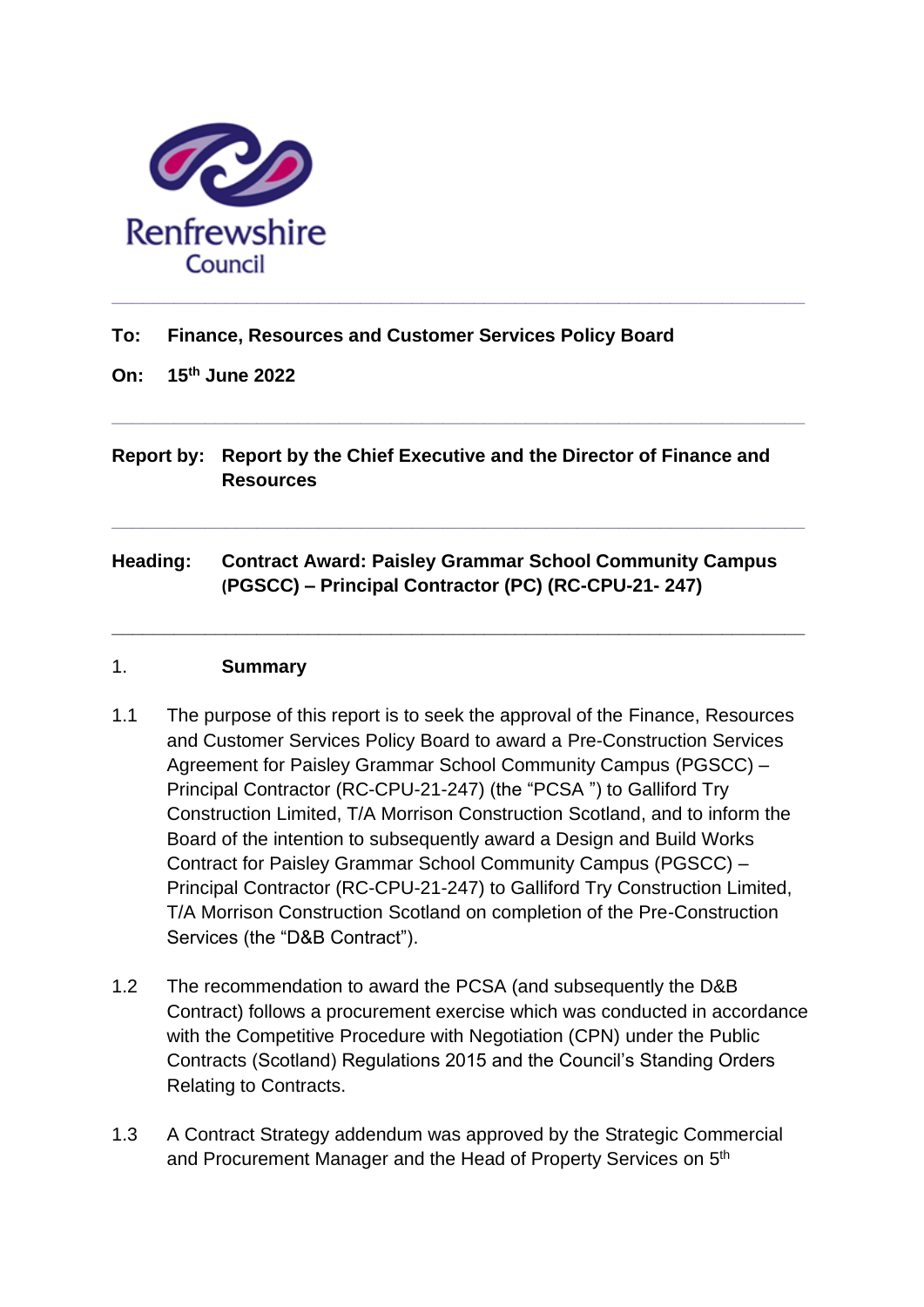November 2021, this was to amend and update the Contract Strategy approved on 7<sup>th</sup> September 2021.

**\_\_\_\_\_\_\_\_\_\_\_\_\_\_\_\_\_\_\_\_\_\_\_\_\_\_\_\_\_\_\_\_\_\_\_\_\_\_\_\_\_\_\_\_\_\_\_\_\_\_\_\_\_\_\_\_\_\_\_\_\_\_\_\_\_\_\_**

#### 2. **Recommendations**

It is recommended that the Finance, Resources and Customer Services Policy Board:

- (a) Authorise the Head of Corporate Governance to award a Pre-Construction Services Agreement (PCSA) for the Paisley Grammar School Community Campus (PGSCC) – Principal Contractor (RC-CPU-21-247) to Galliford Try Construction Limited, T/A Morrison Construction Scotland.
- (b) Authorise the value of the PCSA at £228,862.21 exclusive of VAT.
- (c) Note the pre-construction services are scheduled for commencement on Monday 11<sup>th</sup> July 2022. The actual date will be confirmed in the Council's Letter of Acceptance to Galliford Try Construction Limited, T/A Morrison Construction Scotland.
- (d) Note that, on completion of the Pre-Construction Services, a further report will be brought to the Finance, Resources and Customer Services Policy Board seeking approval to enter into the Design and Build Contract with Galliford Try Construction Limited, T/A Morrison Construction Scotland.

## 3. **Background**

3.1 This procurement is for the appointment of a Principal Contractor for the Paisley Grammar School Community Campus project ("PGSCC"). The requirement is for a single Principal Contractor for both preconstruction services and the construction itself.

\_\_\_\_\_\_\_\_\_\_\_\_\_\_\_\_\_\_\_\_\_\_\_\_\_\_\_\_\_\_\_\_\_\_\_\_\_\_\_\_\_\_\_\_\_\_\_\_\_\_\_\_\_\_\_\_\_

Renfrewshire Council require to replace the existing Paisley Grammar School and wishes to integrate the school with both the local community and enterprise organisations to form a new Paisley Grammar School Community Campus.

This Contract is for the appointment of a Principal Contractor to design and construct a new Passivhaus school in line with the Scottish Futures Trust (SFT) Learning Estate Investment Programme (LEIP) requirements. The School will be constructed on a site which has been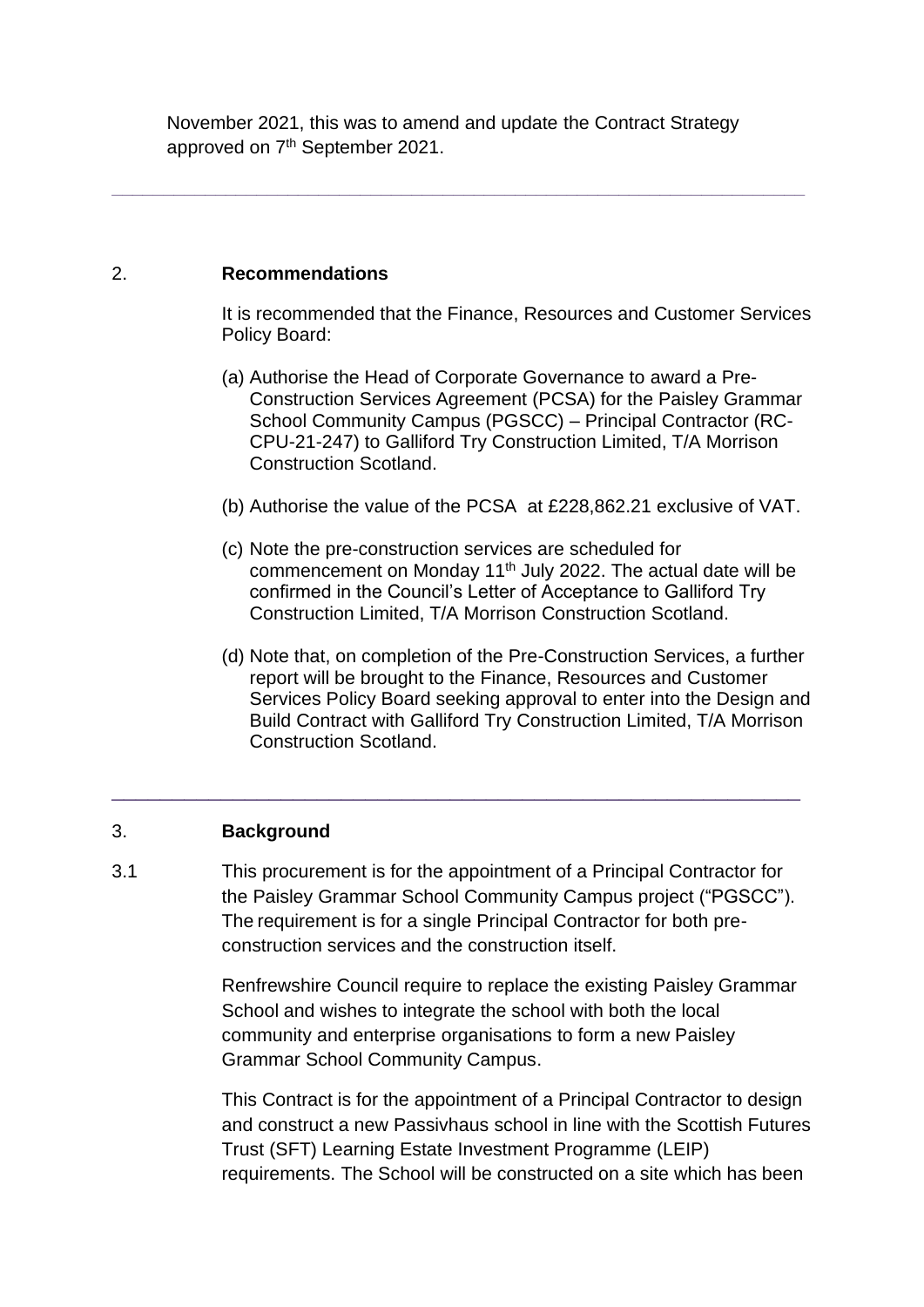acquired by the Council and which formed part of the former Chivas Brothers bottling plant at 111-113 Renfrew Road, Paisley, PA3 4DY.

3.2 The Council identified the construction of a new Paisley Grammar School Community Campus as it's learning estate investment priority in May 2019. The new school and community campus will accommodate a roll of circa 1200 pupils and will benefit from a community café and community space.

> During 2020, formal consultation on the proposal which was supported by Education Scotland was undertaken and a decision to progress the proposal was approved by the Council's Education and Children's Services Policy Board in January 2021. Having met all the qualifying criteria identified by ministers, the project has now been included in Stage 2 of the Scottish Government's £1 billion Learning Estate Investment Programme.

> The project will require to attain the SFT LEIP metrics which set out specific targets and outcomes which must be achieved to ensure that the project delivers a high quality, sustainable, low carbon and digitallyenabled learning environment. The outcomes include ambitious energy targets and a requirement to support inclusive economic growth through the creation of jobs to deliver the funded facilities.

- 3.3 Early contractor engagement is being sought in this Project and it is anticipated that the Principal Contractor shall be appointed no later than the commencement of RIBA Stage 2 under a bespoke Pre-Construction Services Agreement. The Principal Contractor will work closely with the Multidisciplinary Design Team (MDDT) up to completion of RIBA stage 4. The appointment of the MDDT was approved by this board on 30<sup>th</sup> March 2022. At the point that the project is ready to proceed to the construction phase, a further report will be brought to the Finance, Resources and Customer Services Policy Board seeking approval to enter into the Design and Build Contract with Galliford Try Construction Limited, T/A Morrison Construction Scotland. At this point, the appointed MDDT will be novated to the appointed Principal Contractor. This is anticipated to be at the end of RIBA Stage 4.
- 3.4 The Pre-Construction Services will be in the form of a bespoke Pre-Construction Services Agreement (PCSA). The Pre-Construction Services will be carried out to RIBA stages 2-4 (inclusive). Following satisfactory completion of the Pre Construction Services, a report will be submitted to the Finance, Resources and Customer Services Policy Board seeking approval to proceed with the full Design and Build Contract. If the Board approves the recommendation, the Council will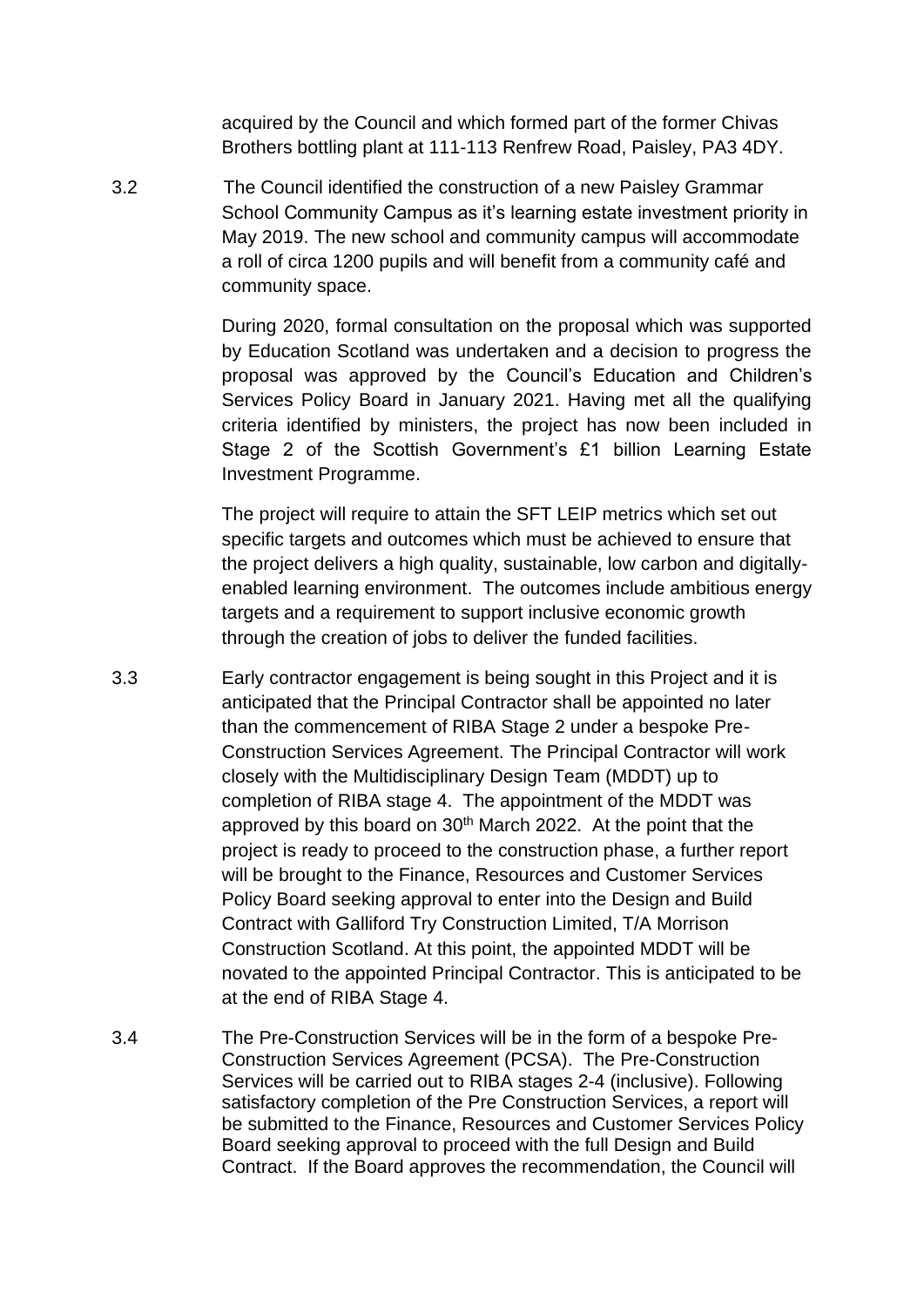enter into a Design and Build Contract with Galliford Try Construction Limited, T/A Morrison Construction Scotland at the end of RIBA stage 4. The form of Design and Build Contract will be SBCC Design and Build Contact for use in Scotland 2016 edition accompanied with bespoke Employer's Amendments and Preliminaries.

- 3.5 The CPN process that was adopted was mapped by the following stages;
	- Stage 1 (Invitation to Participate Selection);
	- Stage 2 (Invitation to Tender Initial ITT);
	- Stage 3 (Negotiation);
	- Stage 4 (Final Tender Award).

The Council reserved the right to award at the end of Stage 2 if a fully compliant offer was received, without the requirement to proceed to stages 3 and 4.

- 3.5 Stage 1 of this process was open to all interested bidders, who met the minimum criteria set out in the Invitation to Participate - Selection. The contract notice was published on the Find a Tender and Public Contracts Scotland websites on 8<sup>th</sup> November 2021 with the Invitation to Participate documents available for download from the Public Contracts Scotland – Tender portal on the same date.
- 3.7 During Stage 1, fourteen (14) companies expressed an interest in the Contract. By the closing date set for Stage 1 submissions, 10:00 on 09<sup>th</sup> December 2021, six (6) Candidates had submitted a request to participate (RTP).
- 3.8 The six (6) RTPs were each evaluated against a pre-determined set of criteria in the form of the Single Procurement Document (SPD) Scotland by representatives from the Council's Corporate Procurement Unit, Property Services and a Category Manager from Scotland Excel provided as additional agency support to help resource the project.

All six (6) Candidates satisfied the Council's minimum requirements within the SPD selection criteria.

- 3.9 As part of the selection process, and to reduce the number of otherwise qualified Candidates, in accordance with the Invitation to Participate, Candidates had to respond to questions relating to previous experience, technical capacity and capability with projects similar in nature, scope and scale to this Contract.
- 3.10 A panel of representatives from the Council's Property Services team assessed each of the six (6) Candidate responses to the questions and the five (5) highest scoring Candidates were selected to proceed to Stage 2 (Invitation to Tender – Initial ITT). The Contract Notice for this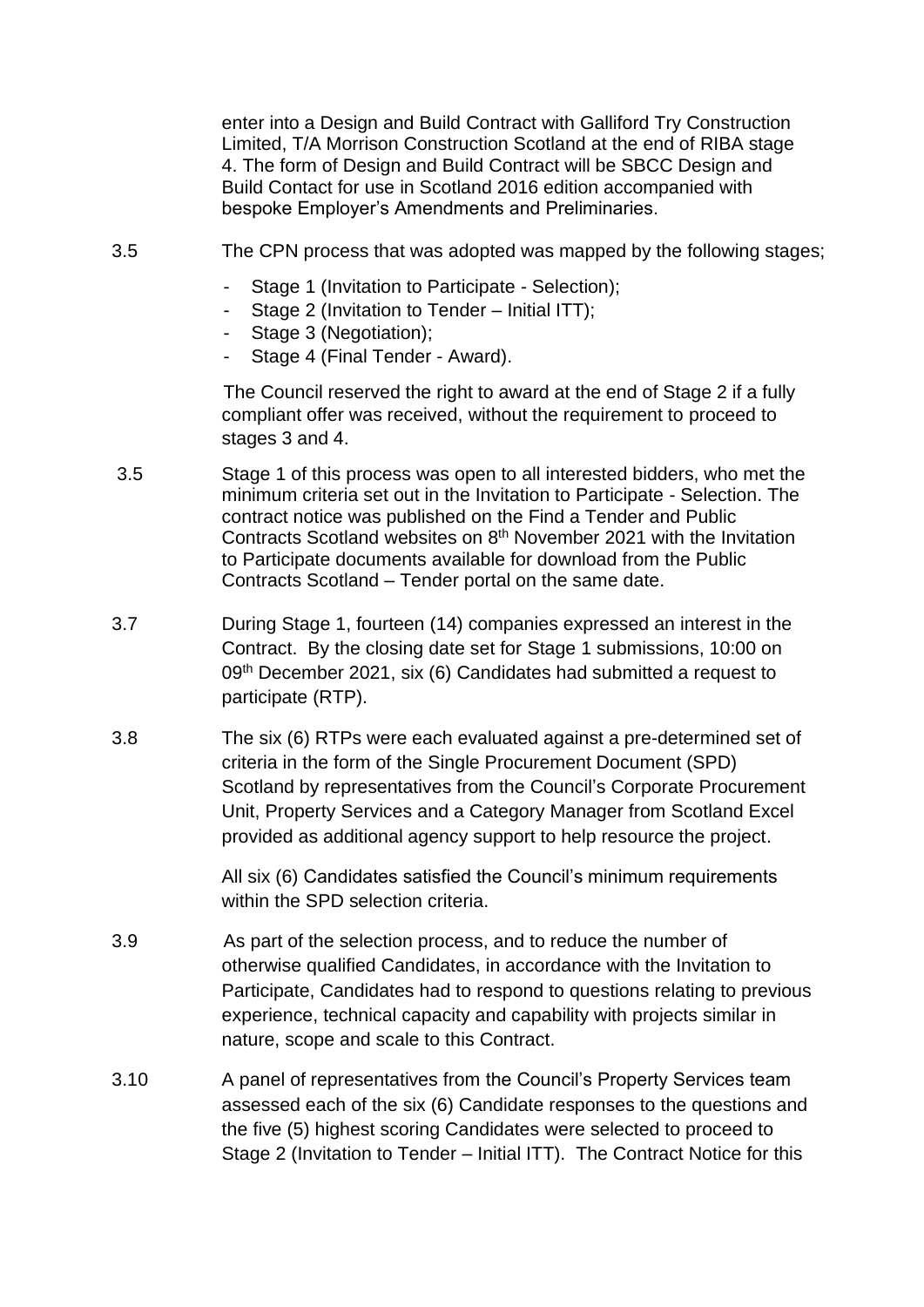procurement indicated the Council's intention to reduce the number of Candidates to five (5) who will be selected to Stage 2 initial tender.

3.11 The selection score for each Candidate within Stage 1 – RTP is noted below:

| <b>Candidate</b>                                                                    | Weighting | <b>Technical</b><br><b>Rank</b> |
|-------------------------------------------------------------------------------------|-----------|---------------------------------|
| <b>Galliford Try Construction Limited,</b><br>T/A Morrison Construction<br>Scotland | 95.50%    |                                 |
| <b>Keir Construction Limited</b>                                                    | 94.50%    | $\mathcal{P}$                   |
| Morgan Sindall Construction &<br>Infrastructure Ltd                                 | 87.50%    | 3                               |
| <b>BAM Construction Limited</b>                                                     | 87.50%    | 3                               |
| Bowmer & Kirkland Ltd                                                               | 78.50%    | 5                               |
| <b>Sir Robert McAlpine Limited</b>                                                  | 74.00%    |                                 |

- 3.12 The top 5 ranked Candidates from Stage 1 were invited by invitation issued on  $17<sup>th</sup>$  January 2022 via the Public Contracts Scotland – Tender portal to submit an initial tender for Stage 2. By the closing date and time set for return, 2pm on  $15<sup>th</sup>$  February 2022, four (4) Candidates submitted a response and one (1) failed to respond.
- 3.13 The tenders received were assessed against the published Award Criteria based on weightings of 20% price and 80% Quality. These were assessed by an evaluation panel consisting of the Council's Property Services team, Corporate Procurement Unit, the Category Manager from Scotland Excel (agency support) and an External Consultant. The Tenderer scores relative to the Award Criteria are detailed in the table below:

| <b>Tenderer</b>                                                                                     | <b>Price Score</b> | <b>Quality Score</b> | <b>Total score</b> |
|-----------------------------------------------------------------------------------------------------|--------------------|----------------------|--------------------|
|                                                                                                     |                    |                      |                    |
| <b>Galliford Try</b><br>Construction<br>Limited, T/A<br><b>Morrison</b><br>Construction<br>Scotland | 20.00%             | 78.20%               | 98.20%             |
| Keir<br>Construction<br>Limited                                                                     | 16.82%             | 73.60%               | 90.42%             |
| Morgan<br>Sindall<br>Construction                                                                   | 10.82%             | 69.00%               | 79.82%             |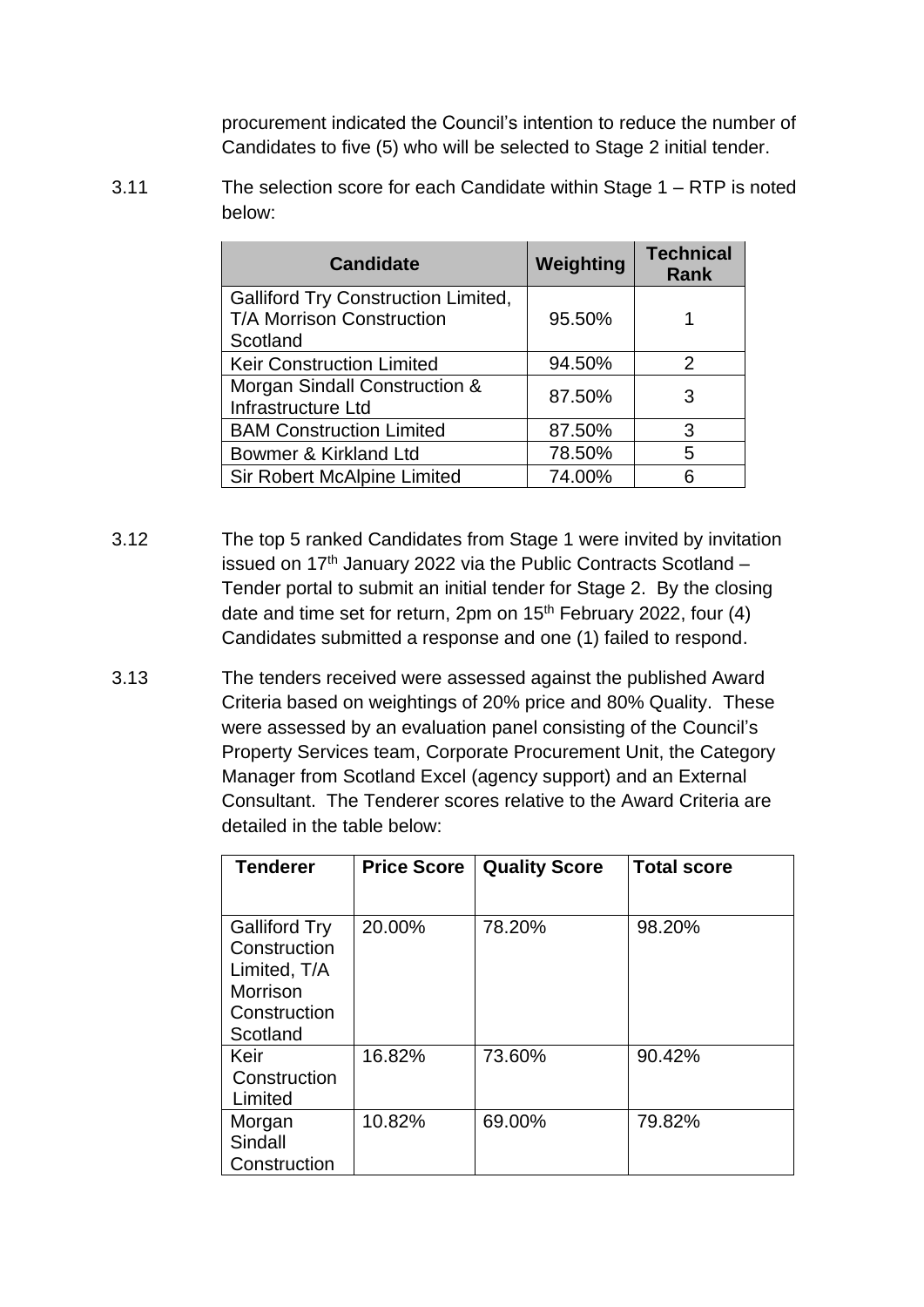| Infrastructure<br>td.                 |        |        |        |
|---------------------------------------|--------|--------|--------|
| <b>BAM</b><br>Construction<br>.imited | 10.79% | 62.40% | 73.19% |

- 3.14 The Council had an option with the Competitive Procedure with Negotiation to proceed to further stages (Stage 3 and Stage 4), it was agreed by the project team that it was not necessary to take up these options as tenders received were within budget and all tenders met the minimum requirements as set out within the Invitation to Tender Documents. In the Stage 2 Invitation to Tender, the Council had reserved the right not to utilise these stages.
- 3.15 The Council is satisfied that the Tender Submission from Galliford Try Construction Limited, T/A Morrison Construction Scotland is the most economically advantageous tender submission. To note, the evaluation was set to assess the tenderers for both the pre-construction services and the construction itself, for both elements Galliford Try Construction Limited, T/A Morrison Construction Scotland is the most economically advantageous tender submission.
- 3.16 Mandatory Community Benefits were included as a condition of this contract which Galliford Try Construction Limited, T/A Morrison Construction Scotland confirmed they would adhere to. The commitment is to deliver 15 new employment opportunities.

In addition to the mandatory Community Benefits requested, and subject to the Council entering into the Design and Build Contract, Galliford Try Construction Limited, T/A Morrison Construction Scotland confirmed in their offer that the following Community Benefits would also be made available to the Council:

| <b>Community Benefit Description</b>                                                                                      | No of<br>People /<br><b>Activity</b> |
|---------------------------------------------------------------------------------------------------------------------------|--------------------------------------|
| Job for a young person (age 16-24) from a recognised<br>priority group e.g. from the councils' most deprived<br>datazones |                                      |
| Job for an unemployed individual                                                                                          |                                      |
| Modern Apprenticeship                                                                                                     |                                      |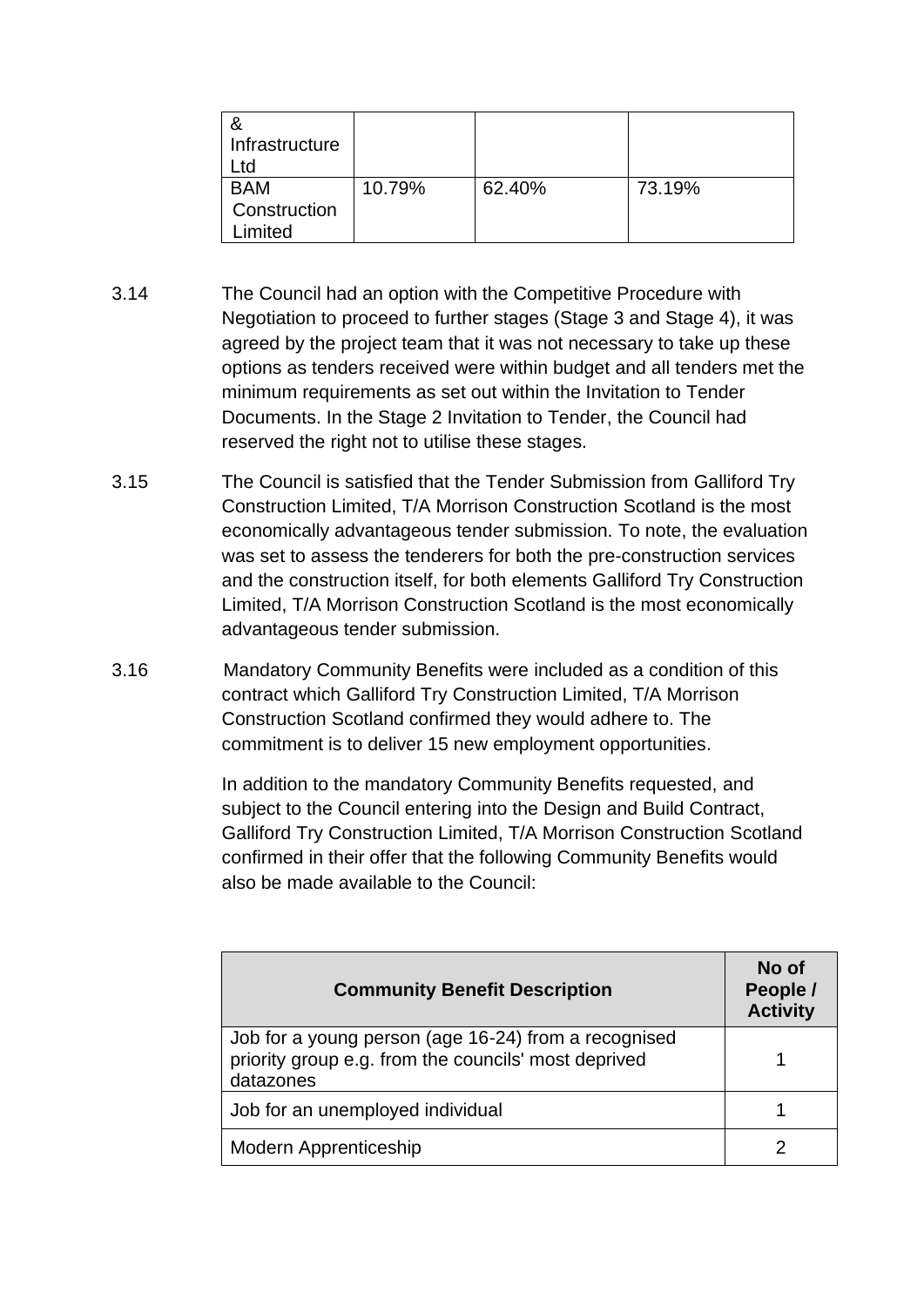| Graduate                                                                                                                       | 1              |
|--------------------------------------------------------------------------------------------------------------------------------|----------------|
| Work Experience Placement for an individual 16+ years of<br>age                                                                | 20             |
| Work Experience Placement for an individual in full time<br>education                                                          | 10             |
| Business advice/support to a local SME /Social Enterprise/<br>Voluntary organisation                                           | 10             |
| Commitment to ensure that supply chain opportunities are<br>prioritised for Renfrewshire based businesses                      | 4              |
| S/NVQ (or equivalent) for<br>• New Employee<br>• Existing Employee<br>• Supply Chain Employee                                  | 15             |
| <b>Industry Awareness Events</b><br>• Schools<br>• Invest in Renfrewshire – Employability<br>• Further Education               | 20             |
| <b>Industry Skill Transfer to Schools</b>                                                                                      | 8              |
| <b>Financial Support for a Social Enterprise</b>                                                                               | $\overline{2}$ |
| Non financial support for a Social Enterprise                                                                                  | 2              |
| Financial Support for other community initiatives which<br>meet the Council's community policies/strategies                    | 15             |
| Non-financial Support for other community initiatives which<br>meet the Council's community development<br>policies/strategies | 5              |

## **Implications of the Report**

1. **Financial** *–* No financial implications have arisen or are anticipated. Financial and Economic Standing have been assessed as part of the tender selection criteria – which Galliford Try Construction Limited, T/A Morrison Construction Scotland met. The project will be part funded by the Scottish Futures Trust (SFT) within the Stage 2 Learning Estate Investment Programme (LEIP).

**\_\_\_\_\_\_\_\_\_\_\_\_\_\_\_\_\_\_\_\_\_\_\_\_\_\_\_\_\_\_\_\_\_\_\_\_\_\_\_\_\_\_\_\_\_\_\_\_\_\_\_\_\_\_\_\_\_\_\_\_\_\_\_\_\_\_\_**

- 2. **HR & Organisational Development** No HR & Organisational Development implications have arisen or are anticipated.
- 3. **Community/Council Planning –**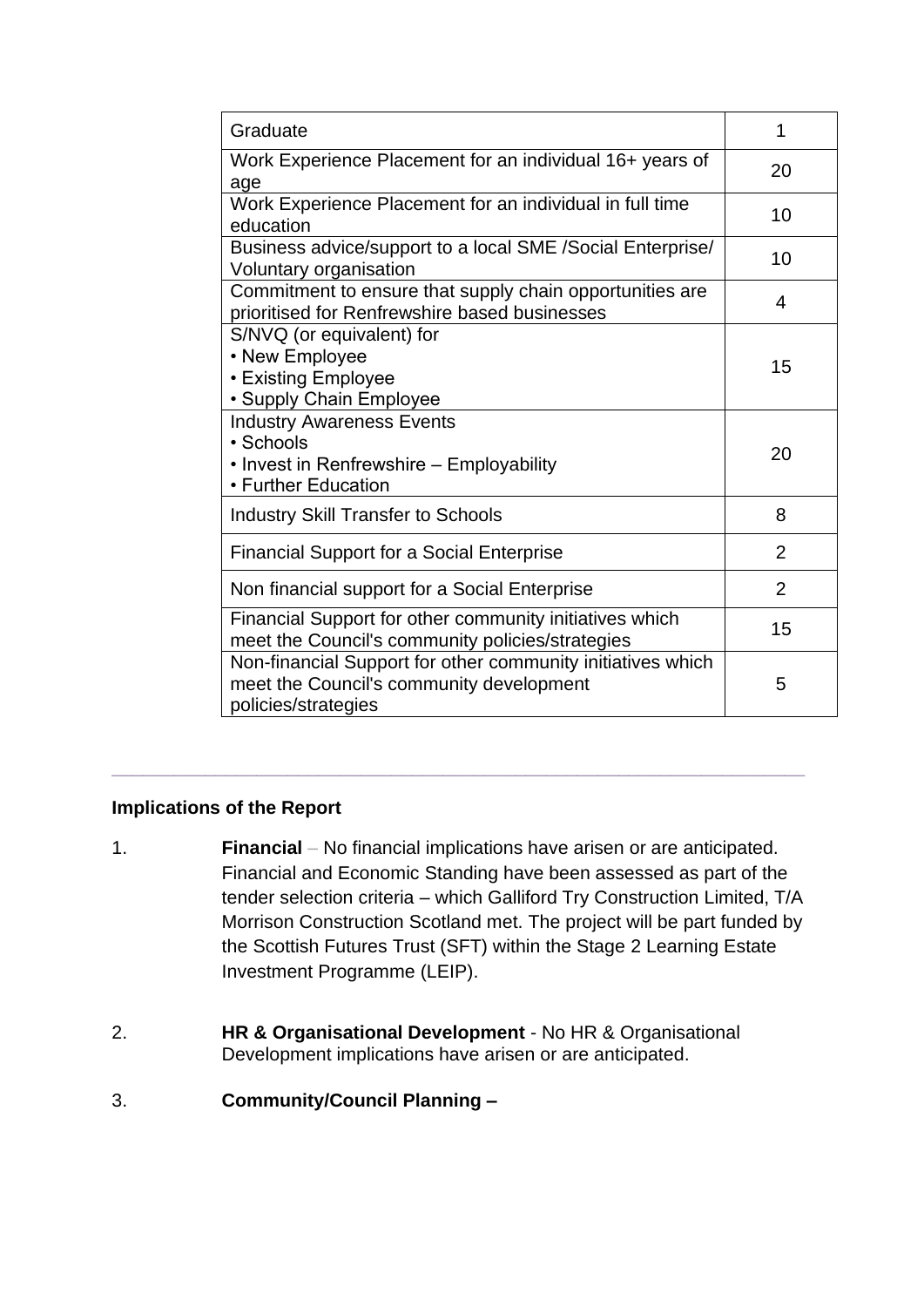- *Our Renfrewshire is fair -* Tenderers were assessed within Award Criteria regarding their approach to ensuring fair working practices throughout their organisation and supply chain i.e. payment of the living wage, training and development opportunities etc.
- *Reshaping our place, our economy and our future -* The work from the design to the main works will create many employment opportunities across Renfrewshire. The Community Campus itself will redevelop an empty space and it will provide a base for learning and development for current and future generations.
- *Building strong, safe and resilient communities -* The new Paisley Grammar is not just a school, but a Community Campus a place that provides space for those in Community, a place of safety and security that will help nurture and bring communities together.
- *Tackling inequality, ensuring opportunities for all -* This project and the objectives and work that will be achieved has the power to tackle the inequalities that exist here in Renfrewshire throughout all communities. It has the ability to deliver opportunities for all this could be through Community Benefits and the wider work of the project.
- *Creating a sustainable Renfrewshire for all to enjoy -* In the design, the main works and the final outcome of the new Paisley Grammar School Community Campus it will provide a fresh new learning base for over a thousand young people. It will give back to the communities that it serves a new community space to be utilised and it will create a sustainable energy efficient place for all to enjoy and be part of.
- *Working together to improve outcomes -* The new Paisley Grammar School Community Campus will improve many outcomes throughout its lifetime. This will be through the strengthening of the partnership working between school and community. Providing good quality services and improving new ICT developments and opportunities.
- 4. **Legal** The procurement of this contract has been conducted in accordance with the Competitive Procedure with Negotiation under the Public Contracts (Scotland) Regulations 2015 and the Council's Standing Orders Relating to Contracts.
- 5. **Property/Assets** The Council identified the construction of a new Paisley Grammar Community Campus as its learning estate investment priority in May 2019 and the purpose of this project is to inform the design of environmentally and economically sustainable buildings. The Council's investment in its learning estate offers the opportunity for a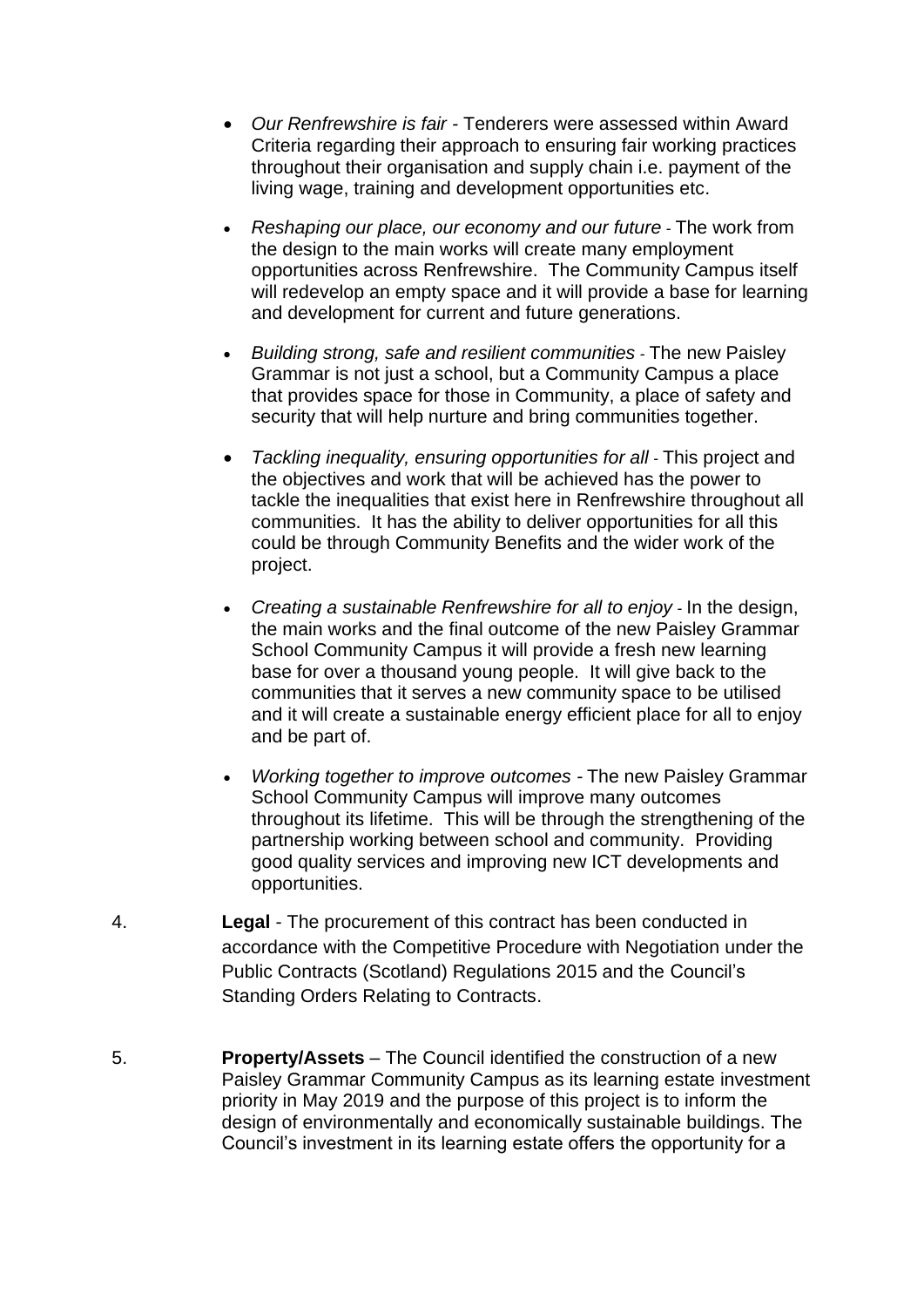place-based approach to local outcomes. integrating local services to support communities.

- 6. **Information Technology** No IT implications have arisen or are anticipated.
- 7. **Equality & Human Rights** *-* The Recommendations contained within this report have been assessed in relation to their impact on equalities and human rights. No negative impacts on equality groups or potential for infringement of individuals' human rights have been identified arising from the recommendations contained in the report because for example it is for noting only. If required following implementation, the actual impact of the recommendations and the mitigating actions will be reviewed and monitored, and the results of the assessment will be published on the Council's website.
- 8. **Health & Safety** *–* Galliford Try Construction Limited, T/A Morrison Construction Scotland health and safety credentials are being evaluated by Corporate Health and Safety who will confirm that they meet the Council's minimum requirements regarding health and safety.
- 9. **Procurement** The procurement procedure outlined within this report ensures that the Council meets its statutory requirements in respect of procurement procedures, efficiency and modern government.
- 10. **Risk** Galliford Try Construction Limited, T/A Morrison Construction Scotland insurances are being assessed and evaluated to confirm that they have met the minimum requirements regarding insurable risk.
- 11. **Privacy Impact** No Privacy Impact implications have been identified or are anticipated.
- 12*.* **Cosla Policy Position** No Cosla Policy Position implications have arisen or are anticipated.
- 13*.* **Climate Risk** Tackling Climate Change and working towards Net Zero are addressed throughout this contract. The environmental impacts considered are broad and range from the disposal of waste generated from the works being carried out to the type of vehicles and machinery being used on the site. The Contractor will require to consider the emissions from their vehicles when working on site and to switch engines off when not in use to prevent unnecessary emissions. The level of impact associated with provision of these works has been assessed using the Scottish Government Sustainability Test and is considered to be overall low risk.

\_\_\_\_\_\_\_\_\_\_\_\_\_\_\_\_\_\_\_\_\_\_\_\_\_\_\_\_\_\_\_\_\_\_\_\_\_\_\_\_\_\_\_\_\_\_\_\_